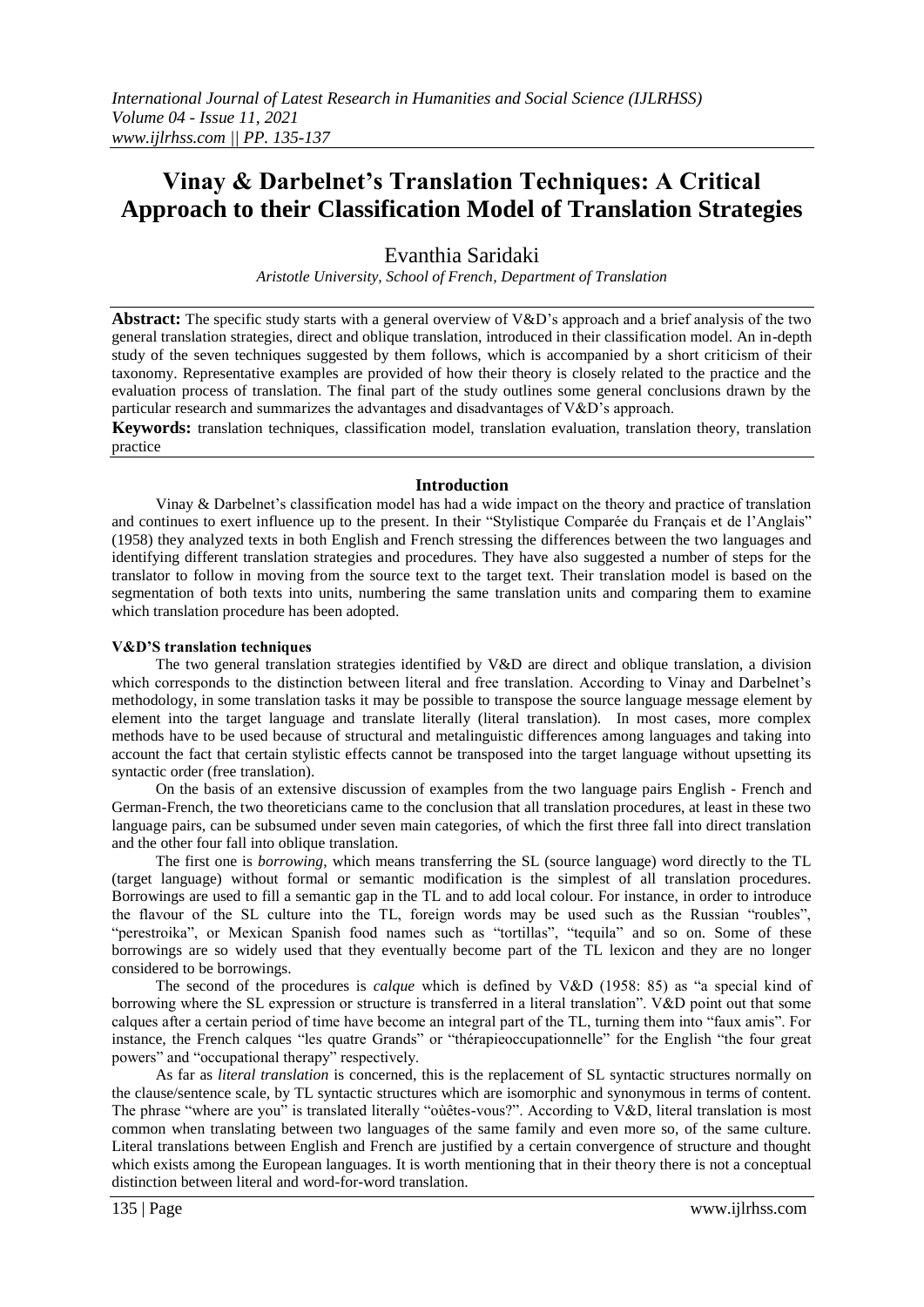# *International Journal of Latest Research in Humanities and Social Science (IJLRHSS) Volume 04 - Issue 11, 2021*

### *www.ijlrhss.com || PP. 135-137*

V&D contend that if *literal translation* distorts the meaning of the ST, then translators must turn to their methods of oblique translation which are *transposition, modulation, equivalence* and *adaptation. Transposition* is the replacement of one grammatical unit by another without any change in the meaning of an SL element by structures which have the same meaning but belong to different word classes. The phrase "il rend délicatel' identification" is translated as "it makes it difficult to identify" where the noun "identification" has been transposed.

They also distinguish two types of transposition in the translation procedure: *obligatory* and *optional* transposition. *Obligatory* transposition is used when the SL structure is such that it does not allow the translator any other choice but use the transposed expression. On the contrary, *optional* transposition is stylistically motivated since the base and the transposed expression do not have the same value and allow a different nuance of style to be retained. This kind of transposition appears to go beyond linguistic differences and can be regarded as a general option available for stylistic consideration. Thus, a complex sentence can normally be converted to a co-ordinate sentence or to two simple sentences.

**Modulation** is a variation of the form of the message which results from the change in the point of view. It indicates a change in the angle from which something is seen. This kind of translation strategy is used when, although the translated text is grammatically correct, it is considered unacceptable in the TL. V&D distinguish between *obligatory* and *optional* modulation. A typical example of obligatory modulation is the phrase "the time when" which must be translated as "le moment où" which in back-translation is "the moment when", and not literally as "the moment where". The type of modulation which involves turning a negative SL expression into a positive TL expression is considered optional modulation, as in the phrase "it is not easy" that can be translated as "il est difficile". Sometimes an optional modulation corresponds so perfectly to the situation indicated by the SL text that it may become obligatory.

**Equivalence** is the replacement of an SL situation by a communicatively comparable TL situation. Most equivalences are fixed and they are used in translating idioms, proverbs, nominal or adjectival phrases etc. In general, proverbs are typical examples of equivalences. Thus, "il pleut a seaux/des cordes" is rendered as "it is raining cats and dogs".

The final translation procedure proposed by V&D is *adaptation* which is in fact a special kind of equivalence, a situational equivalence. It involves changing the cultural reference of a situation of the ST because of socio cultural differences between the SL and the TL communities. In such cases, translators create a new situation that can be considered as equivalent. For example, V&D suggest that the phrase "en un clin d'oeil" would be best translated into English as "before you could say Jack Robinson".

An important aspect of V&D's approach is the distinction between obligatory and optional translation procedures. Obligatory translation procedures are to be found on the syntactic or lexical level. They are motivated by structural, semantic or socio cultural differences between SL and TL and belong to the category of non-literal translation procedures. Obligatory changes in syntax, which V&D mention under the heading "servitude" occur when the translator, in his effort to render a ST, is forced to find new ways of expressing it in the TL. In addition, obligatory lexical restructuring is necessary when a certain concept of the SL text is absent from the TL text. In contrast to the obligatory translation procedures, optional shifts are due to the translator's style and preferences. In such cases, the translator's choices may depend on various factors such as the type of text to be translated, the target readership and his stylistic preferences. However, in many cases the difference between optional and obligatory translation techniques seems to be slightly subjective and difficult to decide which of the two fits best.

### **Critical approach of V&D approach**

Their theory has been a considerable attempt to organize various events into a number of categories and subcategories of translation procedures, producing in this way techniques of translating which can be used in the target text. However, there has been much criticism of their classification model, as well. The inclusion of *borrowing* in the classification system might be considered unacceptable, since a direct *borrowing* cannot be called a translation procedure in the narrower sense of the word (Wills, 1982: 100). *Calque* and *literal translation*, likewise, could not be regarded as direct translation procedures, but as two special cases of translation.

Confusion of category boundaries also affects the four oblique translation procedures. Thus, the use of the term "equivalence" to designate the sixth translation procedure appears problematic since every translation process aims at equivalence which is to be attained by the selection of any translation procedures. According to Ladmiral (1978: 20), "le concept d' équivalence a unevaliditéextrêmemetgénérale et il tend á désignertouteopération de traduction". Similarly, the term "*adaptation*" has a rather general meaning which could characterize every non-literal translation process. Ladmiral (1979: 20) states: "l'adaptationn'est déjà plus unetraduction".